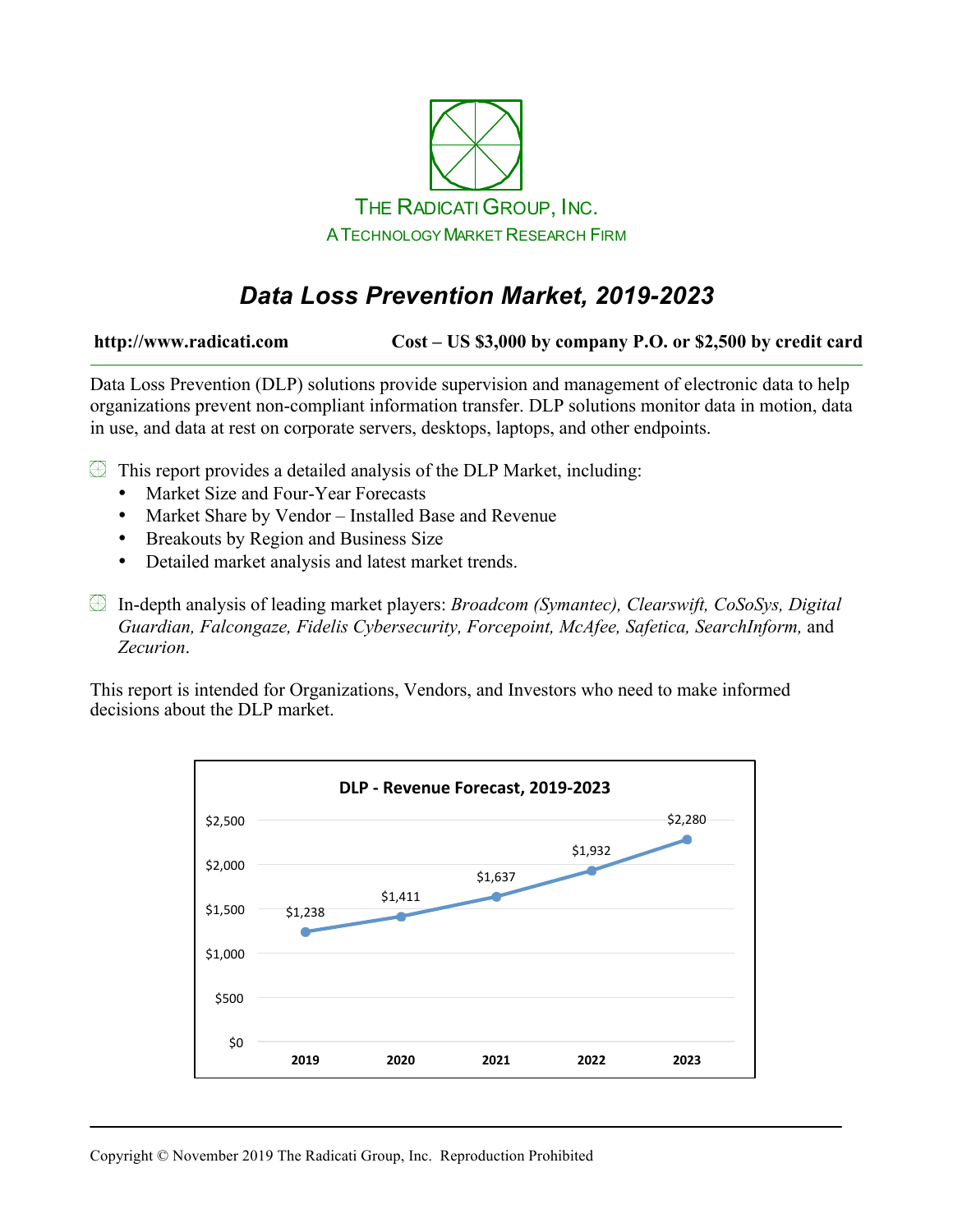### **TABLE OF CONTENTS**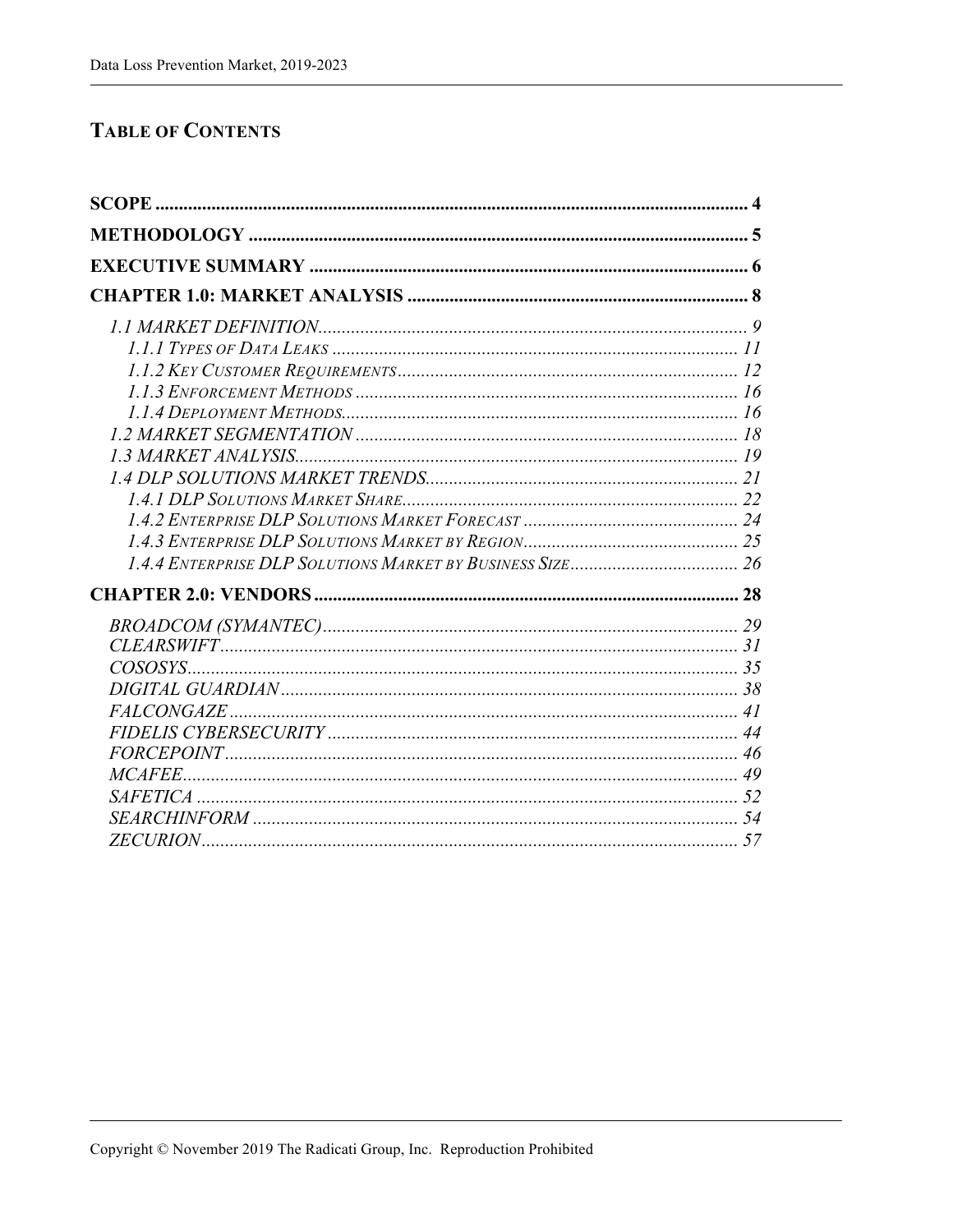### **LIST OF FIGURES**

## **LIST OF TABLES**